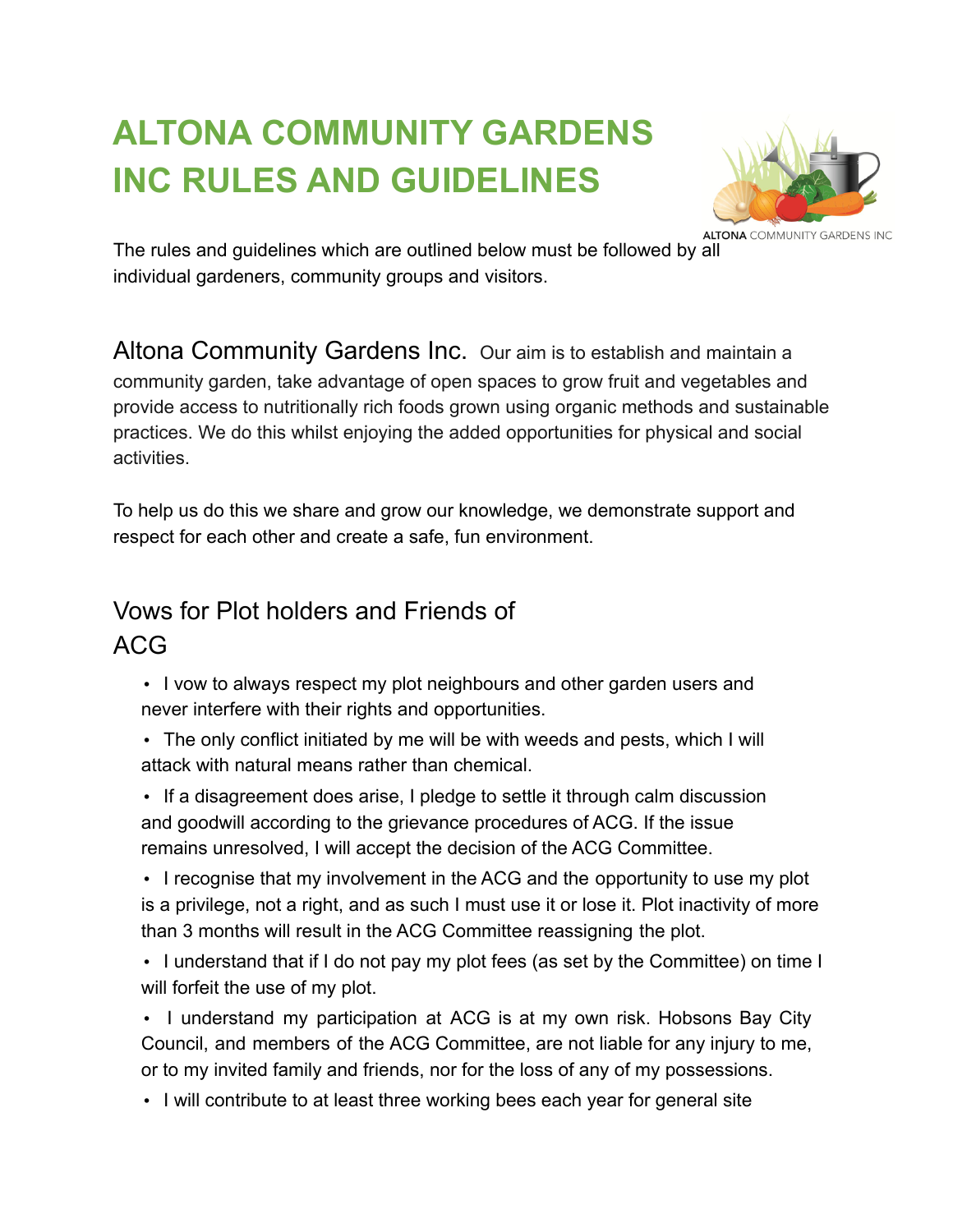maintenance of communal areas and I happily agree to share what I can with the garden community. If I am unable to contribute to working bees, I will participate in at least three fundraising activities.

• I abide by the OH&S guidelines of the ACG and vow to take responsibility for my own health and safety by working within my own limitations.

• I will work towards achieving a Zero Waste ACG by reducing, reusing and recycling at every opportunity.

• I appreciate that unsupervised children will be given an espresso and a puppy.

• I have read, appreciated and will abide by the spirit of the ACG Guidelines, with the best of intentions for the greater good.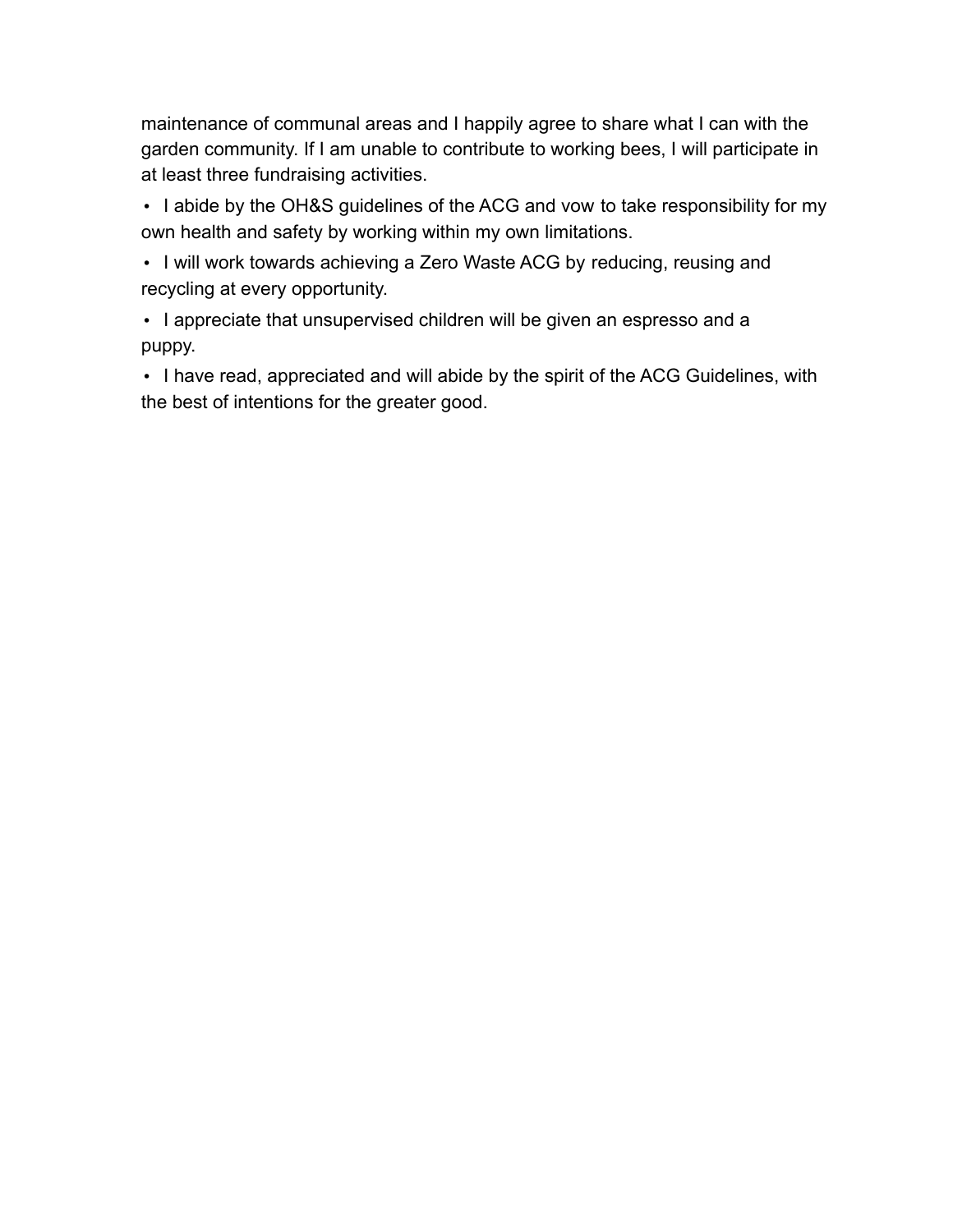RULES AND **GUIDELINES** 

# **1. Opening hours and noise restrictions**

#### **Opening hours**

The main gate to the garden is not locked and is therefore open 24/7.

**Noise restrictions** No loud noise before 9am and after 8pm. Keep the noise within the garden at a level that does not disturb neighbours or other gardeners. Be respectful of neighbours at all times.

Please note that the closest public toilet facilities are located at Harrington Square Maidstone Street.

### **2. Security and access**

The main gate to the garden is unlocked and accessible to all.The gates used for delivery purposes are kept locked unless a Committee member is present.

**Combination padlock for tap.** All individual and community plot holders will be provided with the combination padlock code to the water tap at the time of induction. Members are not to give the code to anyone else.

The Garden storage container is only open during events such as working bees. Driving into the garden area is restricted to delivery of goods. Users of the garden need to be mindful of parking and should not obstruct driveways or footpaths. Only park in designated areas.

There is designated bike parking at the entrance to the garden.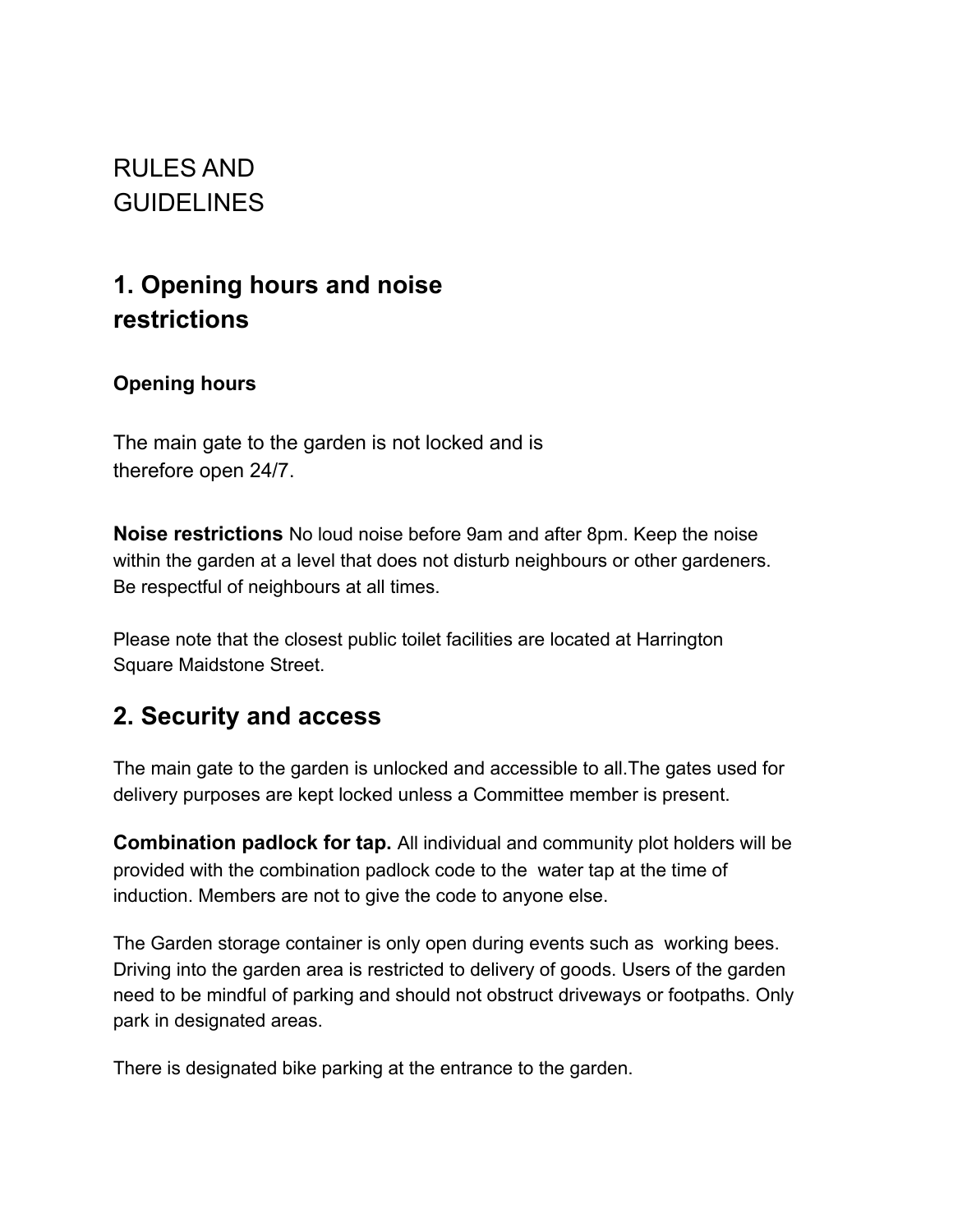## **3. Membership and plot**

#### **Fees Types of membership:**

• **'Friend of the Garden' Annual Membership** A necessary requirement before becoming a plot holder. An annual membership fee is required (refer to application form). This membership allows access to the communal plots after an induction has been completed at the garden.

• **Individual plot holder** In addition to annual membership, an annual fee is required for a dedicated garden plot (refer to 'New Membership' form and 'Annual Membership Renewal' form with schedule of fees).

• **Community group plot holder** (e.g. school, local organisation, business etc). An annual fee is required for a dedicated garden plot in addition to annual membership (refer to 'New Membership' form and 'Annual Membership Renewal' form with schedule of fees).

**Annual membership** Membership and plot registration begins when the membership form and fees are received. Annual Membership Renewal forms and full fees are due 30 November each year.

Should a plot holder experience difficulty paying fees, please contact a committee member to discuss options, including alternative arrangements to cash payments.

All funds raised will be used for garden costs such as insurance, infrastructure, supplies, maintenance and social gatherings for the gardeners as voted and approved by the ACG Committee.

**4. Applying for a plot** People wishing to apply for a garden plot must complete and sign an application form. They must read and agree to the Altona Community Gardens Rules and Guidelines.

- One plot per household.
- Community groups and organisations will be allocated a maximum of two plots or a larger plot if available.

If no plots are available at the time of applying, the applicant's name will go on a waiting list and they will be notified when a plot becomes available.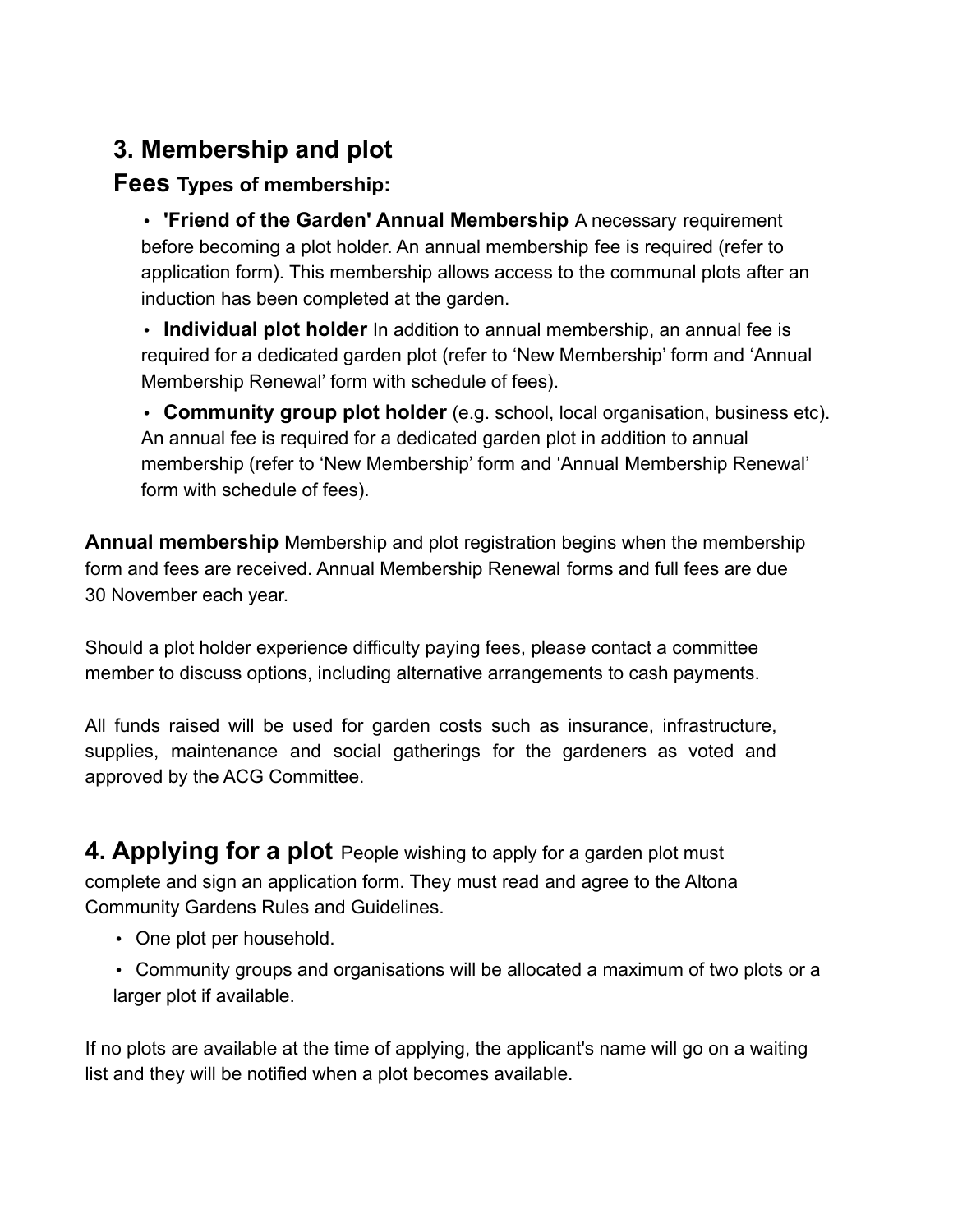**Initial Plot Allocation** The allocation of garden allotments is determined by the ACG Committee which will take into account the following considerations:

- Applicants to fulfil the basic selection criteria.
- If no plots are available, applications are to go on the waiting list in order of application. (First come, first served).

### **Basic Selection**

#### **Criteria**

• Residents who live or work in Hobsons Bay City Council area.

- Commitment to attend working bees/fundraising activities.
- Commitment to abide by garden rules.

#### **Compulsory requirements to maintain plot ownership:**

• The applicant must be a financial member of the Community Garden at all times.

• The applicant must pay their allotment fee every year and in advance. The allotment fee will be reviewed by the ACG Committee every year.

• The applicant must agree to uphold the Community Garden code of conduct (vows) at all times.

• The applicant must actively participate in furthering the purpose and objectives of the Community Garden. This could include but is not limited to: offering skills; helping at working bees; volunteering in communal areas; getting involved in fundraising; nominating

to become a member of the management committee or subcommittees when opportunities arise.

• The applicant must show activity in the garden plot within 14 days of signing or allocation. If no activity in the plot occurs for longer than a 3 month period at any stage the ACG Committee will contact the owner to review ownership.

• Attend at least three (3) working bees/fundraising events each year.

**Managing the waiting list** The next available plot will be allocated by the Committee to the member who has been on the waiting list the longest, and who meets the eligibility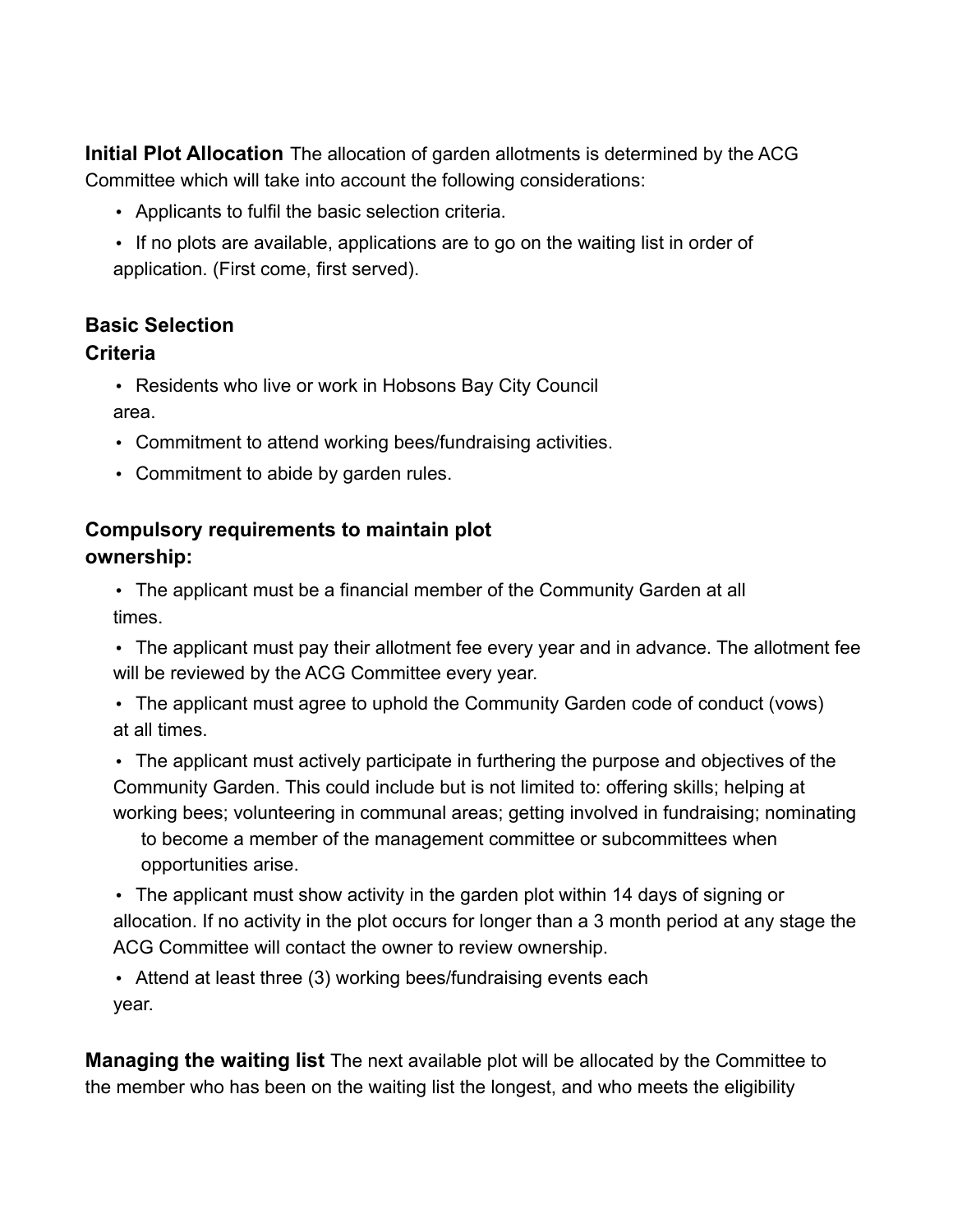requirements.

**Allotment Renewal** A member with an existing allotment will be eligible to renew their application for the same plot, or an alternative plot, for a further year, provided they continue to comply with these guidelines and they continue to be actively involved in the garden.

**5. Plots Individual plots** Plots allocated to individuals. Plots must be cultivated throughout the year, including the winter months. Gardeners are to minimise pests and weeds in their plot and surrounding paths to reduce spread to the rest of the garden.

**Communal plots inside the garden fence** The garden has communal plots for members to grow fruit, vegetables, herbs and flowers. The harvest will be shared amongst members who have tended the plots and other communal areas.

#### **Building materials:**

• **Plot construction** No individual is to construct their own plot. Plots will be provided by the Committee.

• **Plot boundary fences** No individual is

to build a boundary fence.

• **Trellises and other structures** Trellises and other structures solely used for support of produce are permitted. This should be done respecting other gardener's solar access and in consultation with neighbouring plot holders where possible.

• **Permanent structures** Permanent structures must not be built on garden plots or on vacant areas of the Community Garden. Gardeners cannot use the Community Garden to store building or other materials.

#### **Plantings:**

• **Climbing plants** Gardeners are to use a thoughtful approach to planting so as to not overshadow another plot. Gardeners can use stakes for climbing plants, such as tomatoes and beans. Gardeners are not to store stakes and other gardening equipment at the garden.

• **Large shrubs and trees** Gardeners wishing to grow large shrubs or trees must discuss with the Committee. Plant selection and location is to be approve by the **Committee**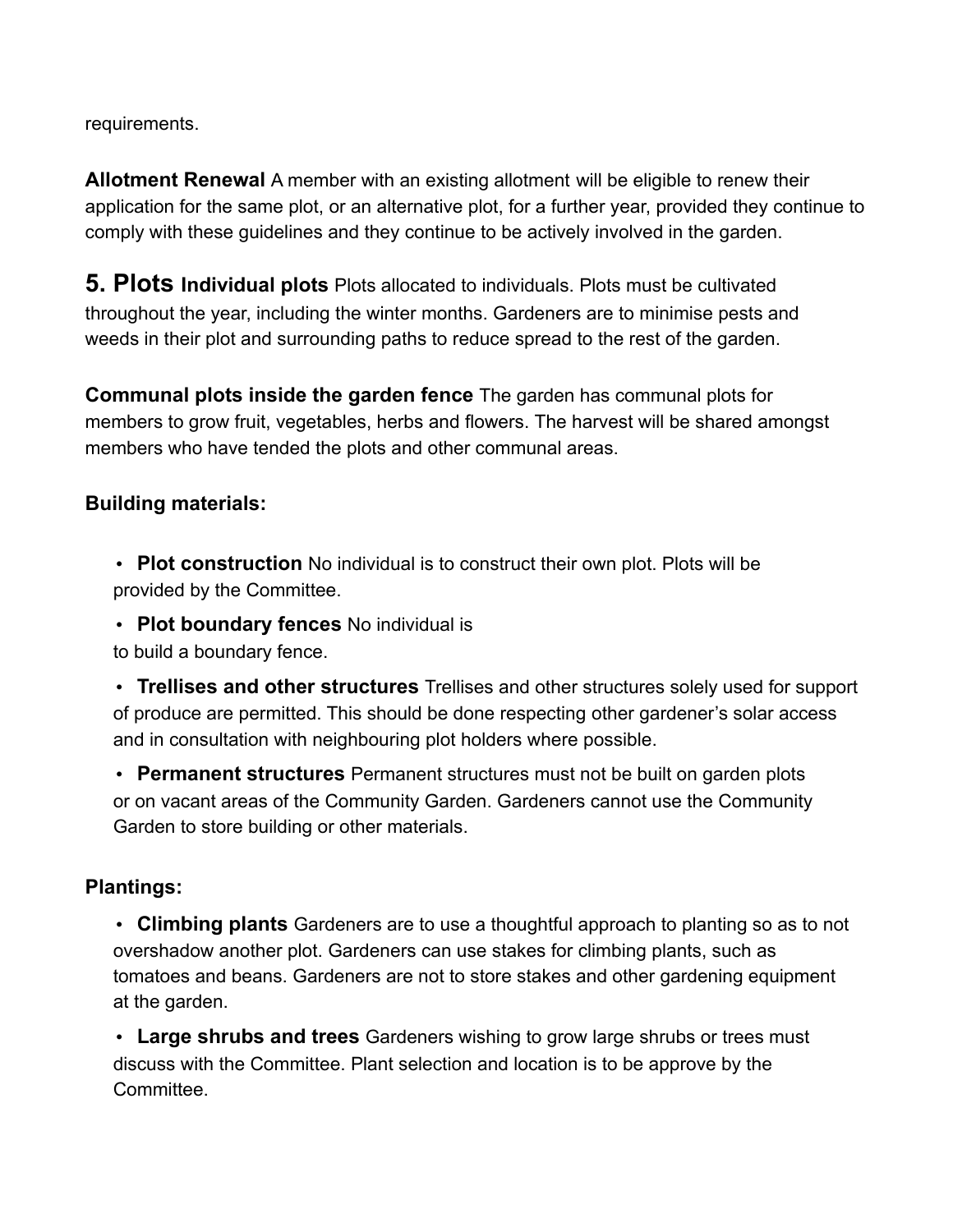**6. Forfeiture of Garden Plots Change in circumstance** If a gardener no longer wishes to maintain their plot, is unable to tend a plot, temporarily leaves the garden for two months or more due to illness, travel, work or emergency, they must discuss their situation with the Committee.

**Plots are not transferable** Plots are allocated to the person or persons named in the community garden form and are not transferable to other people. Vacated plots will be allocated according to the rules.

**Inactive plot** If a gardener's plot appears to be inactive for three months or more, they will contacted asking them if they wish to continue with the use of their allotment. If a member fails to respond within one month, they will be deemed to have surrendered their allotment and it will be reallocated by the Committee. If the member does respond and indicates that they wish to give up their allotment, it will be reallocated by the Committee.

**Outstanding fees** If membership and plot fees remain outstanding longer than 30 days from the due date, the member will be advised in writing and given 14 days to pay or make other arrangements with the Committee. If no payment or other arrangement is made within the 14 days, the Committee may advise the member that the plot has been forfeited and will be reallocated to a person on the waiting list.

**Refunds** If a plot is forfeited, the gardener is not entitled to a refund of their allotment or membership fee.

**7. Health & Safety** Participation at the garden is at the gardener's own risk. Altona Community Gardens is not liable for an injury to the gardener, invited friends, or for the loss of any gardener's possessions. If an incident occurs on site, members are to complete an 'incident report form' located in in the shed and contact a member of the Committee immediately. Please see Appendix 1. for detailed health and safety information.

**8. Maintaining Common Areas of the Garden** All members are to contribute to a minimum of three (3) Working Bees/Fundraising in the garden per annum. There are many easy ways of contributing to the communal nature of the garden. The Committee will inform gardeners of the Working Bee/Fundraising Activity dates on the notice board or by email.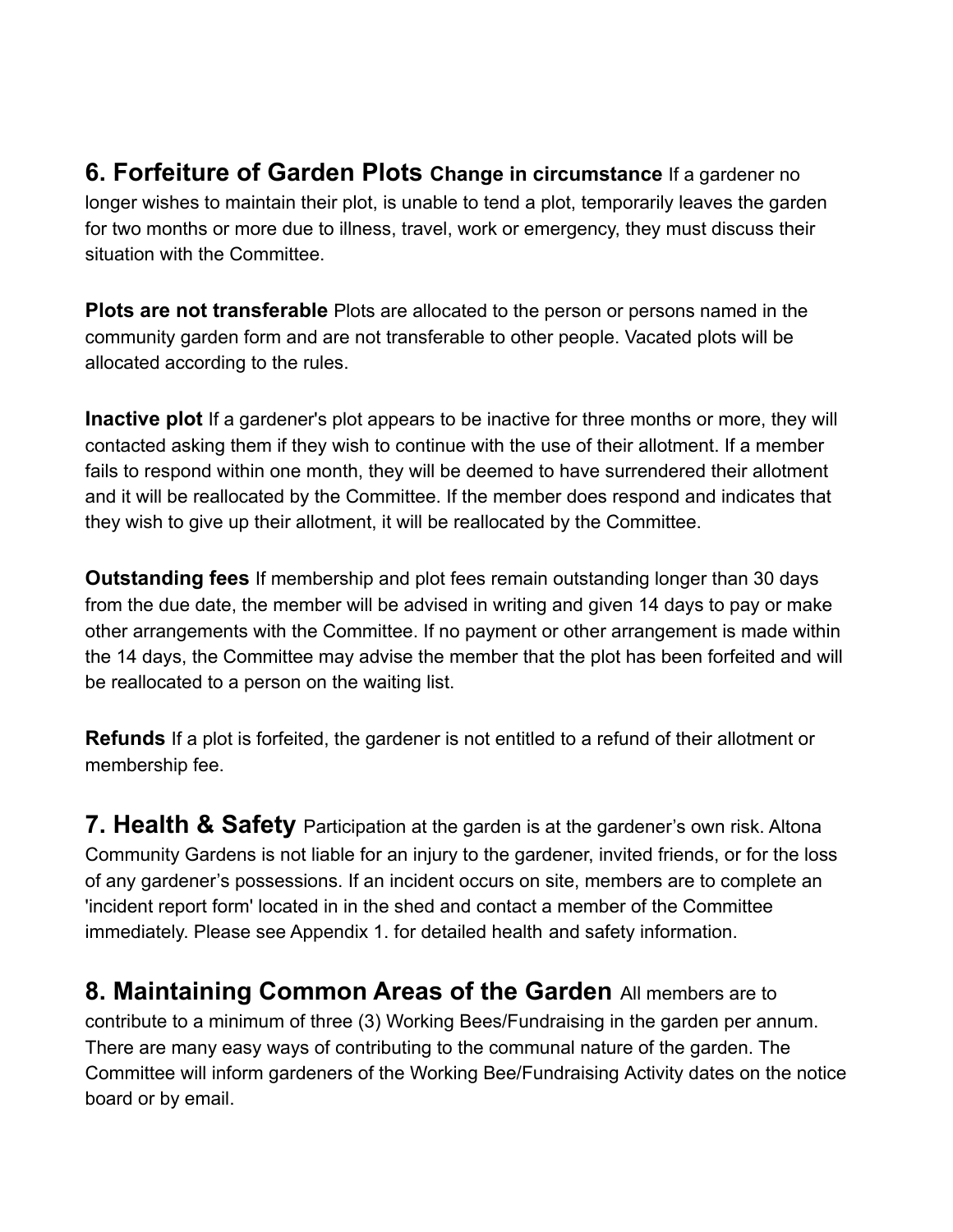All gardeners are to take responsibility for the maintenance, care and development of communal garden beds and public areas in the Community Garden throughout the year.

All gardeners are to maintain the pathways around their plot, keeping it weed-free and ensuring there is no rubbish or items causing obstruction or trip hazards.

All plant materials must be disposed of in designated composting areas; refer to composting guidelines displayed next to compost bins. A green bin is available for weeds and waste with seeds. All other recycling and waste must be taken off site.

All gardeners must help keep composting systems in healthy condition so they do not attract vermin or produce unpleasant odours.

All gardeners must notify a Committee member if vandalism or theft occurs.

**9. Garden Tools** Gardeners should provide their own tools, e.g. hand trowels. Larger Community Garden tools will be kept securely stored in the secure storage shed. These tools are for communal use by all gardeners and are only to be used on site. Borrowed communal tools must be cleaned and returned to the storage area. No tools are to leave the site, please consider your fellow gardeners.

Garden hoses must remain on reels and are to be stored away securely after use. If any garden equipment is missing or damaged, gardeners should report this to the **Committee.** 

**10. Garden Pest management** Organic principles are to be practised in the Community Garden. No toxic chemicals for pests, diseases or weeds are to be used in the Community Garden. Gardeners can use safe and environmentally friendly products as approved by the Committee. Companion planting and organic principles are encouraged to maximise beneficial critters and reduce the need for bought in products.

**11. Water management** Water restriction regulations must be complied with. Water usage should be minimised and water saving practices encouraged. Taps should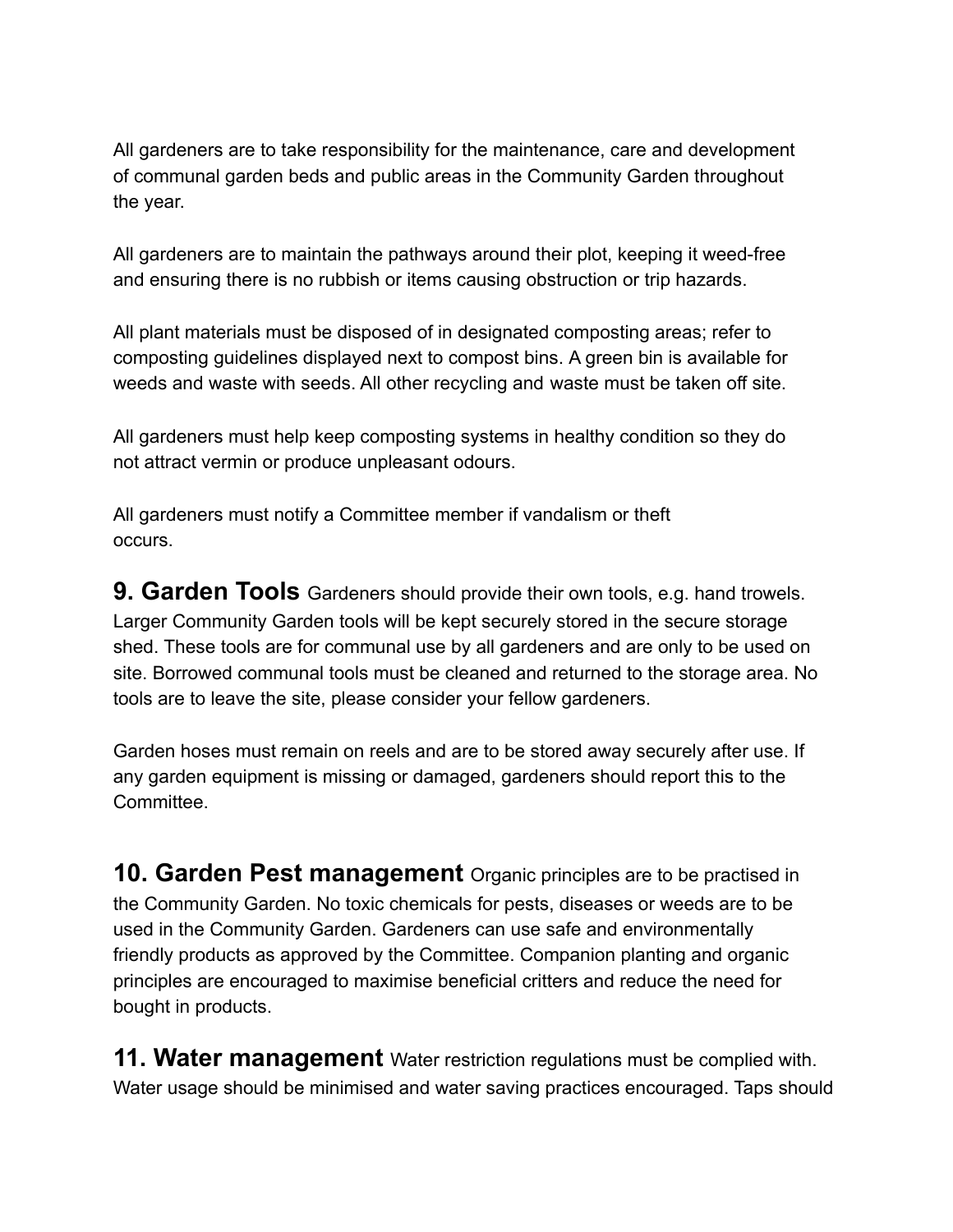be turned off after use as trigger nozzles can burst and leak overnight as water pressure increases. The use of watering cans is encouraged. Notify the Committee of any water leaks in and around the garden. Gardeners are to ensure that any water leaving the garden via the drain or ground is not contaminated by sediment, fertiliser, manure or excessive organic matter that could pollute the surrounding environment.

### **12. Waste Management** Take all your rubbish

home. If you carry it in, you carry it out! No rubbish of any kind should be left at the site.

**13. Compost** Composting is encouraged with the use of garden greens, leaves, grass clippings, fruit and vegetable scraps from home. (Refer to composting guidelines displayed next to compost bins). Gardeners should break up any plant matter into small pieces, as this will speed up the composting process. Gardeners are to refer to compost signage of what materials are acceptable. No meat, dairy, eggs, pet waste, plastic bags, elastic bands, metal, wood, plastic, polystyrene or other material that does not readily decompose are to be used.

**14. Soil** Gardeners are responsible for enriching the soil in their plot. As nutrients are used after each growing season it is important that gardeners enrich their soil by adding compost, manures and mulch as approved by the Committee.

**15. General Conduct in the Garden** Gardeners and visitors should respect the garden as community space. Gardeners and visitors must not remove any produce, plants or equipment from another gardener's plot without permission. Children are welcome in the Community Garden and must be supervised by adults at all times. Dogs (with the exception of guide dogs), cats and other pets are not allowed into the Community Garden. Smoking is not allowed in the garden.

**16. Communication** If you have any questions, suggestions or complaints, please contact one of the Committee Members.

**Email** altonacommunitygardens@gmail.com **Facebook** www.facebook.com/altonacommunitygardens **Noticeboard** For garden related purposes **Meeting minutes** Available on request